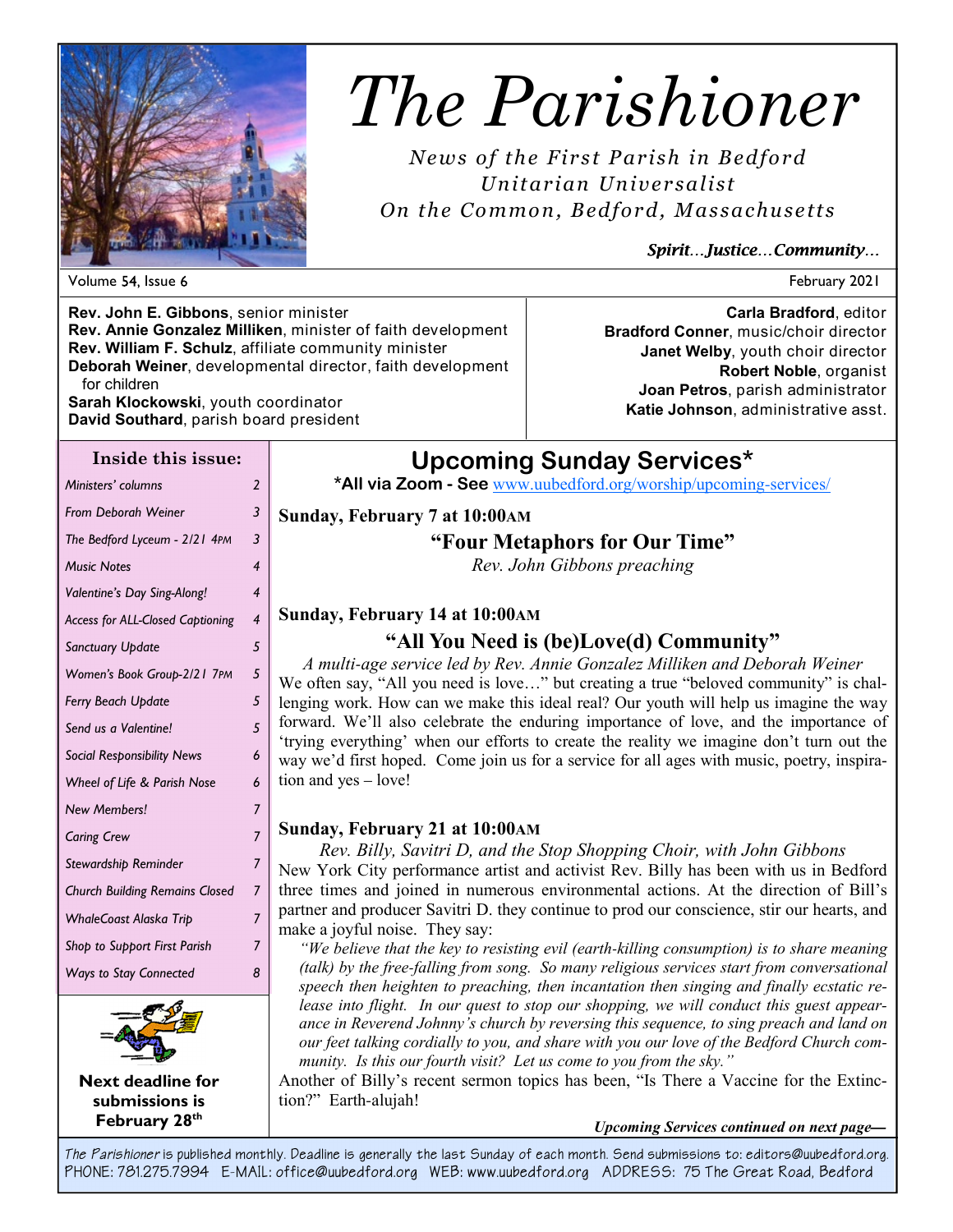### **Upcoming Services (continued)**

### **Sunday, February 28 at 10:00AM**

### **"The Repairers of the Breach"**

*Led by Sarah Klockowski*

The past weeks and years have shined a spotlight on the many breaches in our world, and calls for unity and healing have been ringing out. How might the words of the Hebrew Prophet Isaiah and the Christian practice of Lent offer insight into how to make that reparation a reality?

### **Common Thoughts**

**THE VACCINE** is much on our minds. Did you know that vaccination has its origins in advice given by an enslaved African named Onesimus to his Boston master, the famed Puritan minister and lay scientist Cotton Mather (1663-1728)? Amidst an epidemic of smallpox in 1721, Onesimus told of "a procedure he had undergone back in his homeland that protected him from this illness. People in West Africa had discovered that they could fend off contagions by inoculating themselves with a specimen of fluid from an infected person." Mather called it "variolation", whereby a needle was stuck into a pustule from an infected person's body and then the infected needle was scraped across a healthy person's skin.

Learned persons "resented being told by a gaggle of ministers that Africans had devised the panacea they had long sought." A lighted grenade was thrown into Mather's house, but he escaped. Violence is a tactic often used against truth. Mather saw little difference between Onesimus's approach and that of Native Americans who had traditional antidotes for snake venom which colonists had readily adopted.

Conventional opinion was that Onesimus's advice would spread disease but, when one physician, Zabdiel Boylston, tried it on his own son and the enslaved people he owned, only one in forty died, as opposed to one in seven who died without treatment. Ultimately, vaccination became standard treatment in Massachusetts and led to the eventual eradication of smallpox, the only infectious disease to have been successfully wiped out. As an aside, Cotton Mather ultimately had a falling out with Onesimus and, oddly, Onesimus bought his own freedom by buying Mather another slave. Onesimus's offense? Apparently, he resisted Mather's attempts to convert him to Christianity, and Mather was resentful. Never underestimate minority opinions.

*John Gibbons*

(The history of Onesimus is recounted in many places, including Isabel Wilkerson's profound new book, *Caste*)

### **Minister's Musings**

Love is the spirit of this church we say together, muted on zoom, each Sunday.

As we move into this month of Black history and Valentines, this shortest month that somehow seems to drag on in endless winter, and now endless pandemic, how do we keep that spirit alive?

I know you all are doing it, in many ways. From supportive Facebook comments I notice you making on each other's posts, to hearing from parishioners that First Parish is checking in, sending meals and helping them cope I know that spirit of love is alive. This love I see extended to our guest in Sanctuary and her family, to the Bedford community, to our whole country, in our acts of public witness and private advocacy, our wrestling with big ideas and moves toward learning how to love better.

If you are open to one more way to help increase that spirit of love in our congregation, I recommend to you a role as a Caring Crew coordinator. What does a Caring Crew coordinator do you ask? This person spends one month at a time, maybe once or twice per year, coordinating rides, meals and other forms of tangible help. It is not up to this person to give the rides or cook the meals, but rather to send the needs out to the anno list, or to call someone up and ask if they'll give a ride or to send out a few emails or texts rounding up a few meals. This role is time limited, tangible, and if you don't like zoom, I have good news! It does not require regular meetings. If you are interested in learning more contact Rev. Annie at agonzalez@uubedford.org or 309-310-2341.

Love is the spirit of this church and it looks like many different things. Our great covenant is to dwell in peace, seek truth in love and to help on another. Let us keep that last part of our covenant strong through a healthy, well-coordinated Caring Crew.

*Annie*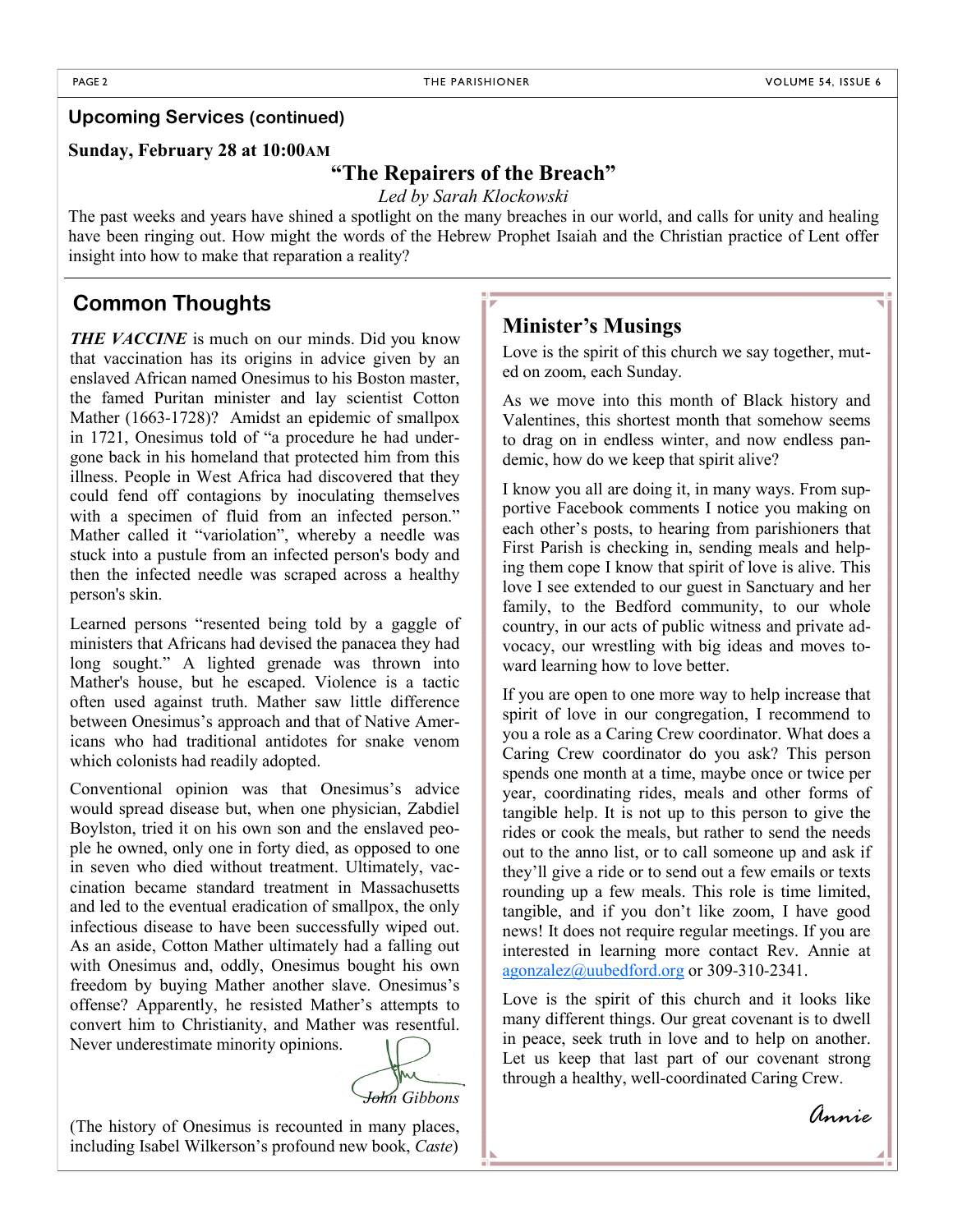### **In Liminal Time - Thoughts from Deborah Weiner, Developmental Director - Faith Development for Children**

#### *"Mission and Vision"*

As many of you know, transitional ministry work involves the religious leader working with a congregation on a number of key elements: to help the church understand its history; define its mission and vision; form new leadership; prepare for a new beginning; and much more.

As my final five months with First Parish in Bedford begin, it's a good time to take a look at the importance of the congregation, focusing attention on the mission and vision for a dynamic faith development program - with an eye toward the future.

It's often true that programs in churches – and the churches themselves – can be very focused on specific elements and lose sight of the larger UNIQUE identity that they want to put forward. Now is the time for this congregation to focus - not only on faith development but on every part of the congregation's life - to understand what your unique identity is...strengths, needs, challenges. At the same time, this is the moment to be building connection through all parts of the congregation to strengthen the whole 'body' of the church.

It's a time for discernment, vision, new energy, imagination. And of course, as you plan for new leadership and a muchhoped-for return to in-person programs sometime in the next twelve months, there is much that is unsure and unsettled.

There is opportunity in the future: for imagining what faith development programs can look like, how they can be offered, how to use today's technology to reach wider and to engage more families. There are challenges for sure: much-beloved education programs had to be re-imagined or put on 'hold' during the pandemic. Much as we wish for that time to be given back to us, children grow and mature and some of the programs or curricula that we love will not be able to be offered to our children.

So, what kinds of offerings will engage and build a Unitarian Universalist identity – particularly for children in the early primary school grades? Where can engagement with social justice and UU values be built in throughout all ages; how can programs that will help connect with a faith that can be lived out in the world - for older middle and high school aged youth take hold? How can First Parish reconnect with "Our Whole Lives" - not just for middle schoolers – but for younger and older elementary and high schoolers?

What does the future hold? Although a new religious educator will be at First Parish in Bedford in the fall, the curricula and operating plan for faith development for next year will be identified this spring. The plans for 2021-22 will build on what has been offered this year – changing the curricula for variety, yet still remaining focused on those 'pillars of learning' that are so important. We'll look towards finding new combinations of age groups and a variety of special programs. We've learned much during this 'hybrid' year: what we've learned, and how we've changed, needs to be part of the new mix that will shape this congregation's future.

The sociologist Howard Zinn said, "You can't stay neutral on a moving train." Although the train this year might not have been the one we wanted to be on, we've learned from the trip, and these experiences will shape where *you* go in the future. *What does First Parish in Bedford want to be? What is most important in terms of faith and mission?* Let those values inform the faith development program the church offers – the possibilities are almost endless!

> With love and faith, *Deb*

# **The Bedford Lyceum**

*A Forum on the Arts, Spirituality, Science, and Justice*

### **Sunday, February 21, from 4:00 – 5:00PM**

Please join us via Zoom for our monthly Lyceum. This month's presentation is entitled "Poetry and Process: A Reading by Joyce Peseroff."

Local poet Joyce Peseroff will read from her sixth book of poems, Petition, published in November by Carnegie Mellon University Press. She will discuss her writing process in general, and the specific ways in which certain poems were written. She'll also discuss the vital support a decades-long writing group has offered her.

Ms. Peseroff founded and directed the Creative Writing MFA Program at UMass Boston, where she taught for 17 years. Her honors include grants from the National Endowment for the Arts and the Massachusetts Artists Foundation, as well as a Pushcart Prize. Ms. Peseroff's fifth book of poems, Know Thyself, was named a "must-read" by the 2016 Massachusetts Book Award.

Come and enjoy this exciting presentation!

\*\*All First Parish in Bedford Lyceums are FREE and open to the public. Feel free to share this link with family or friends who might also be interested. \*\*\*

**Zoom Link: https://us02web.zoom.us/j/83429685798? pwd=anAwbEtRTnFGQzM4Tm5zTS8vd2ZxQT09 Meeting ID: 834 2968 5798 Passcode: 116304** By phone: +1 646 558 8656

Questions? Please contact Ellen Scheiner at mountainbreeze52@gmail.com.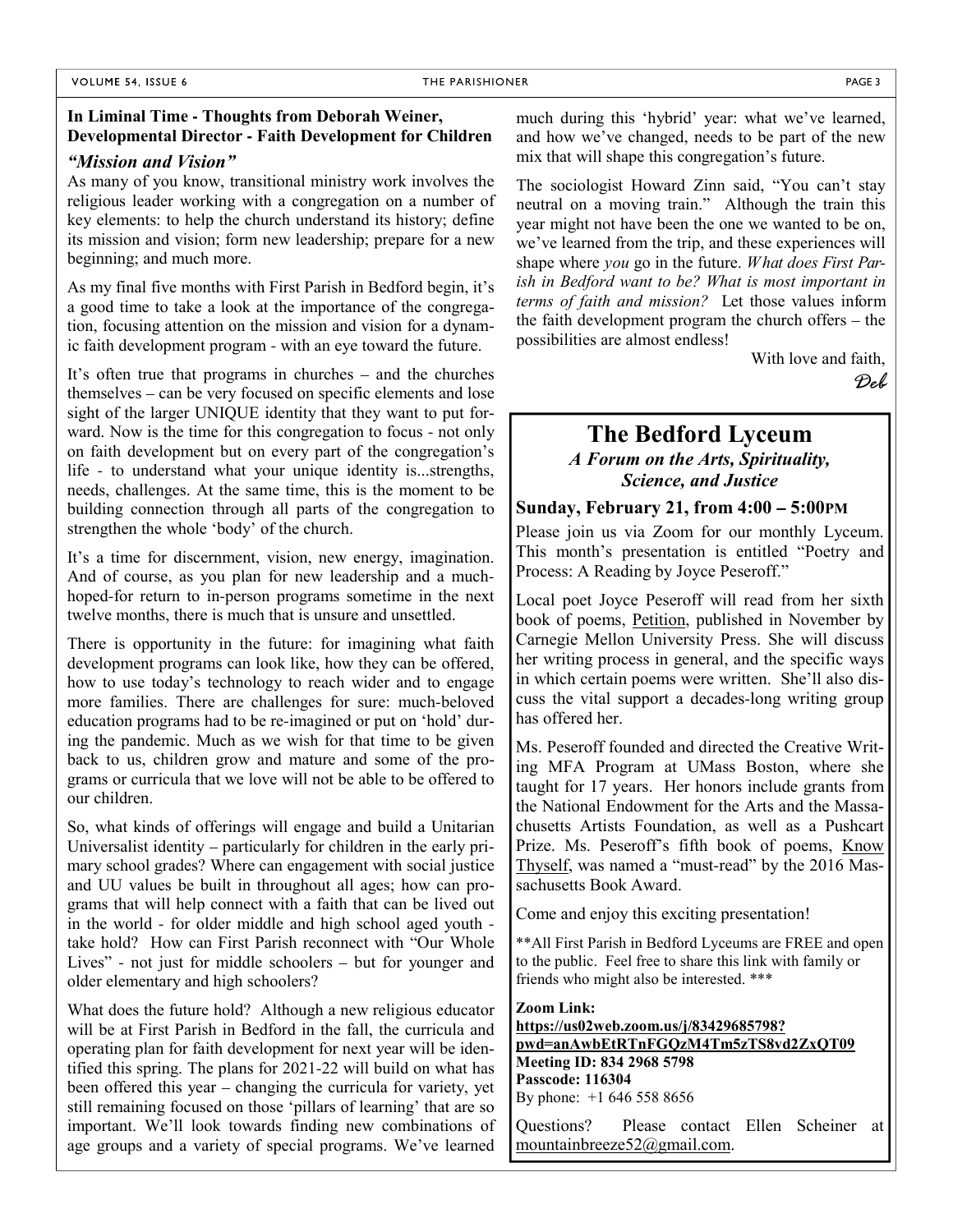PAGE 4 THE PARISHIONER



*"There's nothing you can do that can't be done. Nothing you can sing that can't be sung. Nothing you can say, but you can learn how to play the game. It's easy. All you need is love."*

– song and lyrics written in 1967 by John Lennon (1940-1980) and Paul McCartney (b. 1942)

Here's the music for upcoming 10 a.m. Sunday services on Zoom (unless otherwise noted) –

Feb. 7: Steve Sussman will be playing the piano.

Feb. 14: In honor of the *lovely* theme of the day, the adult choir will sing Lennon and McCartney's "All You Need is Love" from a service from Feb. 2018. There will be a new music video about love featuring members of KidSing and the youth choirs. Buffie and Dean Groves will sing Lennon and McCartney's "The Word".

Feb. 14 (at 4PM): See article opposite  $\Rightarrow$  about the fantastic **Valentines Sing Along** with an all-star cast!

Feb. 21: There will be a special appearance by Reverend Billy and the Church of Stop Shopping Choir. Be prepared for upbeat and rockin' music as part of a lively service.

Feb. 28: The prelude will be Carol Epple-flute, Elizabeth Connors-clarinet and me playing "Feb.: *Carnival*" from Tchaikovsky's "The Seasons" from a service in Feb. 2018.

Isn't it time to think about joining the adult choir? We meet each Thursday evening, sometimes we sing, sometimes we talk, sometimes we watch musical videos, but every time we share our stories and energy as we all deal with life's present situations. If interested, e-mail me at bconner@uubedford.org Let's take advantage of the circumstances we've been given and continue to find positive and uplifting ways to explore musical joy and fellowship.

*Brad Conner,* Music Director

Valentine's Day Sing-Along! **Sunday, February 14, 4:00PM** 

Do you remember the very successful and joyful Holiday Sing-Along last December? In a similar vein, Brad Conner will be hosting a Valentine's version, and it, too, will be a fun event for all ages. Even though everyone will be on mute much of the time, it promises to be a lively and tune-filled hour of delightful Valentine favorites. Come dressed in your reddest, heart-print finery (hats encouraged) and join Brad, Steve Sussman, Bob & Fran Tyler, Cynthia Mork, Ben Sears and some surprise guests as they celebrate loving one another. For a postconcert reception, the Music Committee is planning on creating *bags filled with Valentines goodies*, treasures and tickets for a special Valentine prize drawing (you must be present to win!) *which can be picked up at the Elm St. entrance to First Parish on the day of the show between 12:00-3:30PM.*

For those unable to come to the church, but would still like to enjoy a bag of delights, please e-mail Cynthia at cynthiamork@icloud.com through Friday, February 12 and they will be dropped off on Saturday afternoon/evening on February 13. During the event, a donation will be requested with half of  $\blacktriangledown$ the proceeds going to First Parish and the other half going to *Chelsea Eats*, a food bank to help one of Massachusetts' hardest hit communities during the pandemic. The link for the event is:

**https://us02web.zoom.us/j/89737729308? pwd=UzlSVTBrLzVLSitHVFlPTlZmbjFFQT09**

### **Access for ALL**

We're delighted to report that after about six months of looking at everything available for closed captioning, and comparing each product, Sunday services on Zoom are now closed captioned!! Using a product called REV, two mouse clicks will get users to captioning. Attendees on Sunday can look at the bottom of their zoom screens to find a white box with a black border that says "CC". Clicking on that box brings users to a drop down menu: when you choose "live transcript", VOILA!



This review process was led and managed by Dean Groves, who understands computers and speaks their language, so be sure to thank him.

For the next several Sundays, we'll take some time before the service to make sure everyone who wants to use closed captioning can learn how to do so. And you won't have to do this every Sunday! Once you do your clicking, the captioning is there until you choose to disable it.

*—Lee Vorderer*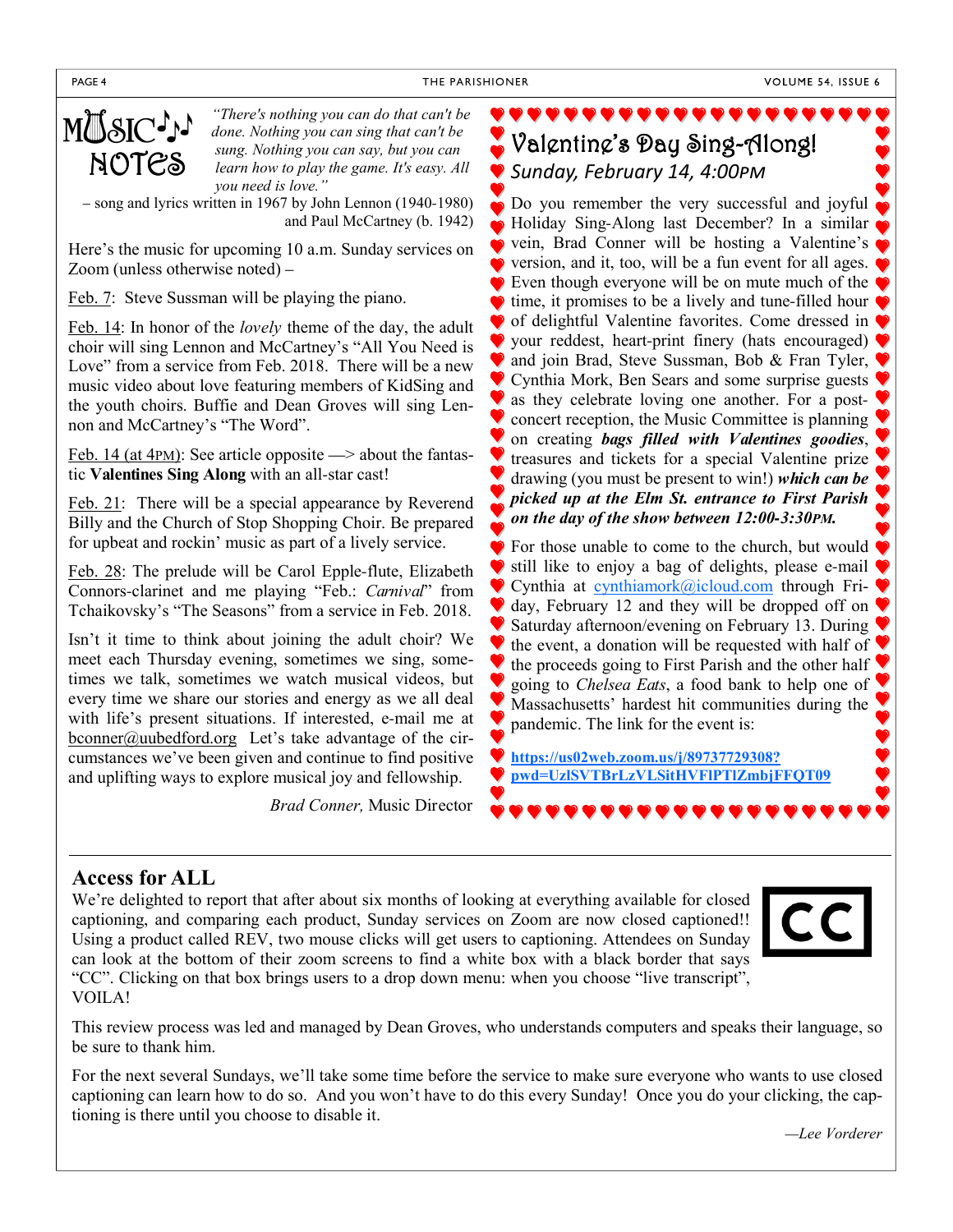### **Sanctuary Update**

January has been a productive month for church sanctuary residents across the country. Maria is a member of the National Sanctuary Collective, which held a national Press Conference event last week bringing attention to those in sanctuary and asking for immediate protection and relief from President Biden. Each of the leaders/guests spoke for three minutes, poignantly sharing their stories and hopes. Unfortunately, there was some technical difficulty with the live translation. This link provides English captions: https://youtu.be/ESKNbuwr-RE

Local media covered the story. Note especially the Masslive.com story – Maria is quoted at the end of the post!

https://www.bostonglobe.com/2021/01/26/nation/markey-warren-castro-lead-democrats-urging-biden-protectimmigrant-families-living-churches/

https://www.masslive.com/news/2021/01/immigrants-living-in-sanctuary-appeal-to-president-joe-biden-for-policychange.html

The final letter to Biden included signatures from MA Senators Markey and Warren, and Representatives McGovern, Trahan and Pressley.

Many of you have questions about Maria's legal situation. We feel most comfortable saying that there are a number of avenues being pursued in the hope of finding a safe way for Maria to leave sanctuary, pursue her legal case and move forward on a path to citizenship. Thank you for your continued support and stay tuned!

Control of Control Control

Control of Contract

**DANEN'S** W\

The February book for the women's book group is "In Regalia" by Erin  $\blacktriangleright$ book group  $_{\text{McComick.}}^{\text{in}}$  Frin lives in Bedford and will be

joining us on Sunday, February 21 at 7 p.m. (via Zoom).

A meeting reminder and zoom info will be sent a week before the meeting to the anno list.

Please contact Margaret Jackson (mjacksonfpb@yahoo.com or 781-275-6580) with any questions.

**The remaining 2021 meeting books and dates are:**

 Unaccustomed Earth (Jhumpa Lahiri) - March 21 The Tattooist of Auschwitz (Heather Morris) - April 18 The Book of Longings (Sue Monk Kidd) - May 16 The Giver of Stars (Jojo Moyes) and choosing books for the following church year - June 6

# **Ferry Beach Update**

Unfortunately, due to COVID-19 concerns, we do not plan to convene at Ferry Beach on Mother's Day weekend 2021 as usual for our annual parish retreat. The feeling is that not enough vaccine will be accessible by then to allow us to gather safely. Rest assured that your Ferry Beach retreat coordinator is ready and willing to make arrangements for a 2022 retreat. Hopefully, we will have a large group then due to pent-up demand for opportunities to engage in community experiences!

*—Carla Bradford*

In love and hope, *Maureen Richichi* for the FPB Sanctuary Committee

# **Will you be our Valentine?** Feeling the love for our community and wishing we could be together? Send in your homemade or carefully selected valentine cards to: First Parish in Bedford 75 Great Road Bedford, MA 01730 or drop them off in our mail slot at the Elm Street door by Feb. 12. You can address the Valentine to the whole community or to some specific piece of First Parish you love such as the choir community, the Sanctuary committee, the people who teach middle school faith development, etc. These Valentines will be photographed and displayed in our Feb 14th worship and will also be distributed out to our community afterward. Share the love!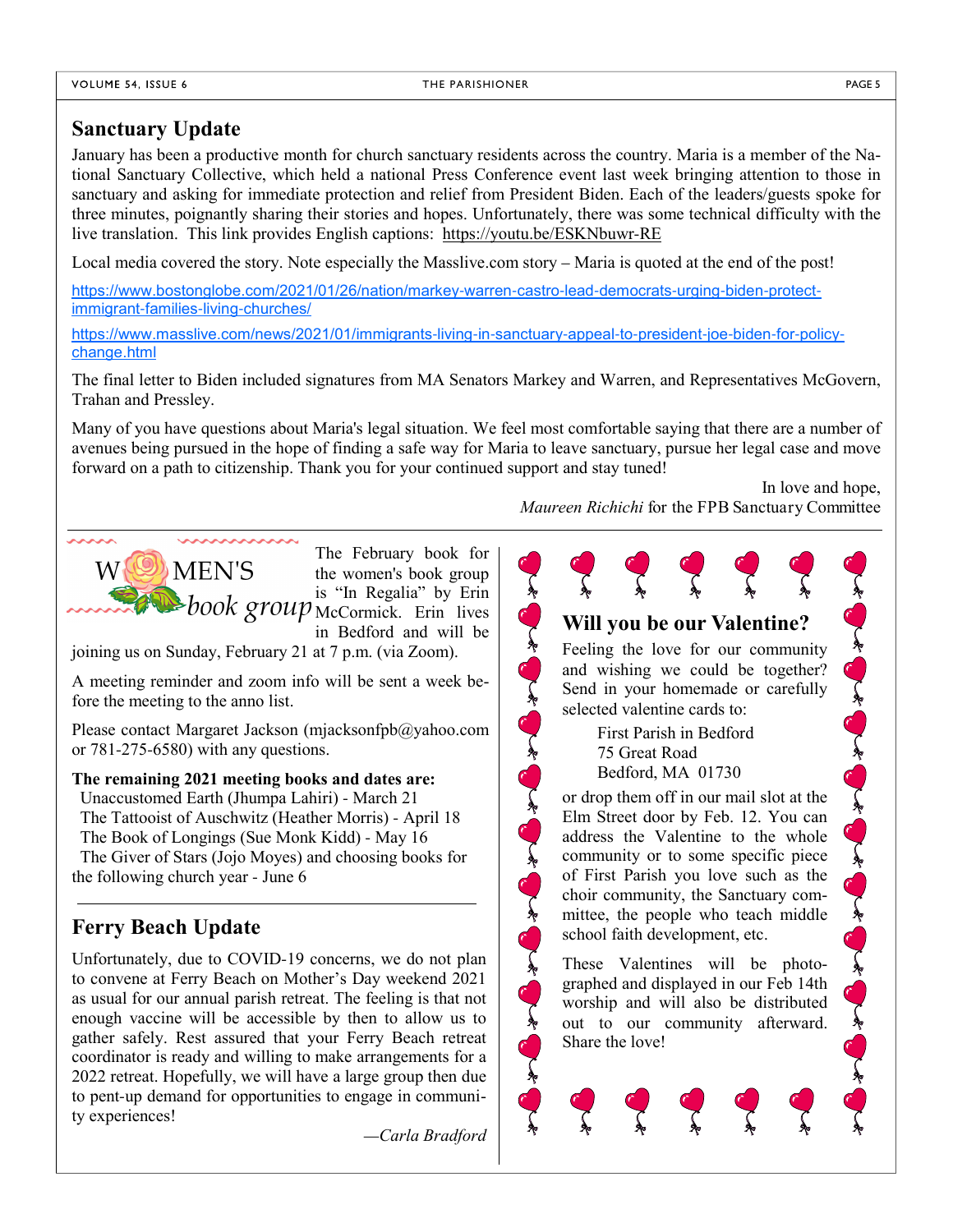# **Social Responsibility Council Update!**

The Social Responsibility Council (SRC) awarded funds to the following grant proposal at our January meeting:

• **The Guinea Pig Sanctuary** - submitted by Liz Hanegan. The sanctuary takes in abandoned guinea pigs and delivers extensive community services including placement of emotional support guinea pigs for children struggling with anxiety during COVID. It also supports visitors to the 150 guinea pigs living at the sanctuary, including those from adult group homes, special needs children, and children learning to read.

Approval was also given for the following "Share the Plate" proposals for February and March:

- February 7 **Chelsea Eats** proposed by the SRC Committee to address food instability. This foundation was created by the City of Chelsea to provide emergency food to residents during COVID, with the goal of transitioning to a more sustainable model of food relief, including maximizing all public dollars already allocated to food.
- March 7 **The Ujima Fund** proposed by Cecile Mercado. The Boston Ujima project pools capital for communities of color to meet financing needs that traditional banks will not serve. The goal is to build wealth in the community.

Our December "Share the Plate" netted \$408.18 for the Malala Fund. The January "Share the Plate" numbers are still in process. The Christmas Eve offering from the 8PM service provided \$3,452 to the Sanctuary Fund, while the early service offering sent \$853.85 to the World Central Kitchen. Your generosity is so appreciated!

Full information about how to submit an application for a grant or "Share the Plate" proposal and appropriate forms can be found on the SRC page of the church website. Any comments or questions can be directed to Marge Heckman, SRC chair, at maheckman@gmail.com.



Congratulations to *Devon Tate* and *Mark Dunlea*, who were married on January 17 at the 1629 Winery in Plymouth with John Gibbons officiating. John was, uh, their  $3<sup>rd</sup>$  choice of officiants after #1 wasn't allowed to travel due to COVID, and #2 tested positive. Devon and Mark were nonetheless joyously married!…

Congratulations also to *Sarah and Bob Dorer*, who welcomed their third grandchild, *Henry Howard Dorer*, son of *James and Reed*, born January 6…

Our thoughts are with *David Linden* on the recent death of his nearly 94-year old father…

Uniquely beloved by friends, family, and generations of Bedford children who were delighted by her reading aloud, *Judith McConnell*  was able to return to her lifelong home where she squeezed hands until her last breath. Her legacy of graciousness and love surround son Laurie, his wife Hina, and their son Zeno.

Alas, we'll soon be having a memorial service for *John McClain's father David*, a frequent presence in our services. We'll gather on zoom on Saturday, Feb. 6 at 2PM:

https://zoom.us/j/8958866876 or participate by phone by dialing (929)436-2866. For either option, the meeting ID is 895 886 6876

We'll also have a zoom memorial for beloved parishioner *Donna Cole* on Friday, February 12 at 4PM: https://us02web.zoom.us/j/84181938457?

pwd=RmJNYitYeUFvSjVkSVNWWC9UNm1Pdz09 Meeting ID: 841 8193 8457

Passcode: 881551 By phone: +1 646 558 8656

# **News from the Parish Nose**

After a time in the hospital, *Ellen M*ichaud is home with help from her daughter. She sends her cheers… *Mary Van der Mude* is recuperat-



ing at home after a hospital sojourn… *Ron & Cathy Cordes* now have an apartment in Philadelphia but will be in Bedford until their house sells… *Mark Bailey* is exploring the possibility of a public labyrinth… Numerous parishioners are running for town offices: *Chris Gittins* for Planning Board; *Maureen Richichi, Anita Raj, and Cath VanPraagh* for Board of Health; and *Dennis Ahern* for Library Trustee… Our *COVID-19 Testing Tuesdays* have now provided more than 2,500 tests, including subsidies of more than \$47,000 for town employees and those unable to pay. Deep thanks go to generous parishioners who have contributed… *Maria*, our guest is sanctuary, who is cautiously hopeful for her freedom with the change of administration. Note recent publicity (in addition to those on p. 5): https://the-journal.com/articles/200141,

https://www.kob.com/new-mexico-news/migrants-seek-action-from-bidenadministration/5991318/,

https://www.fox7austin.com/news/noncitizens-living-in-churches-ask-to-be -included-in-immigration-plan.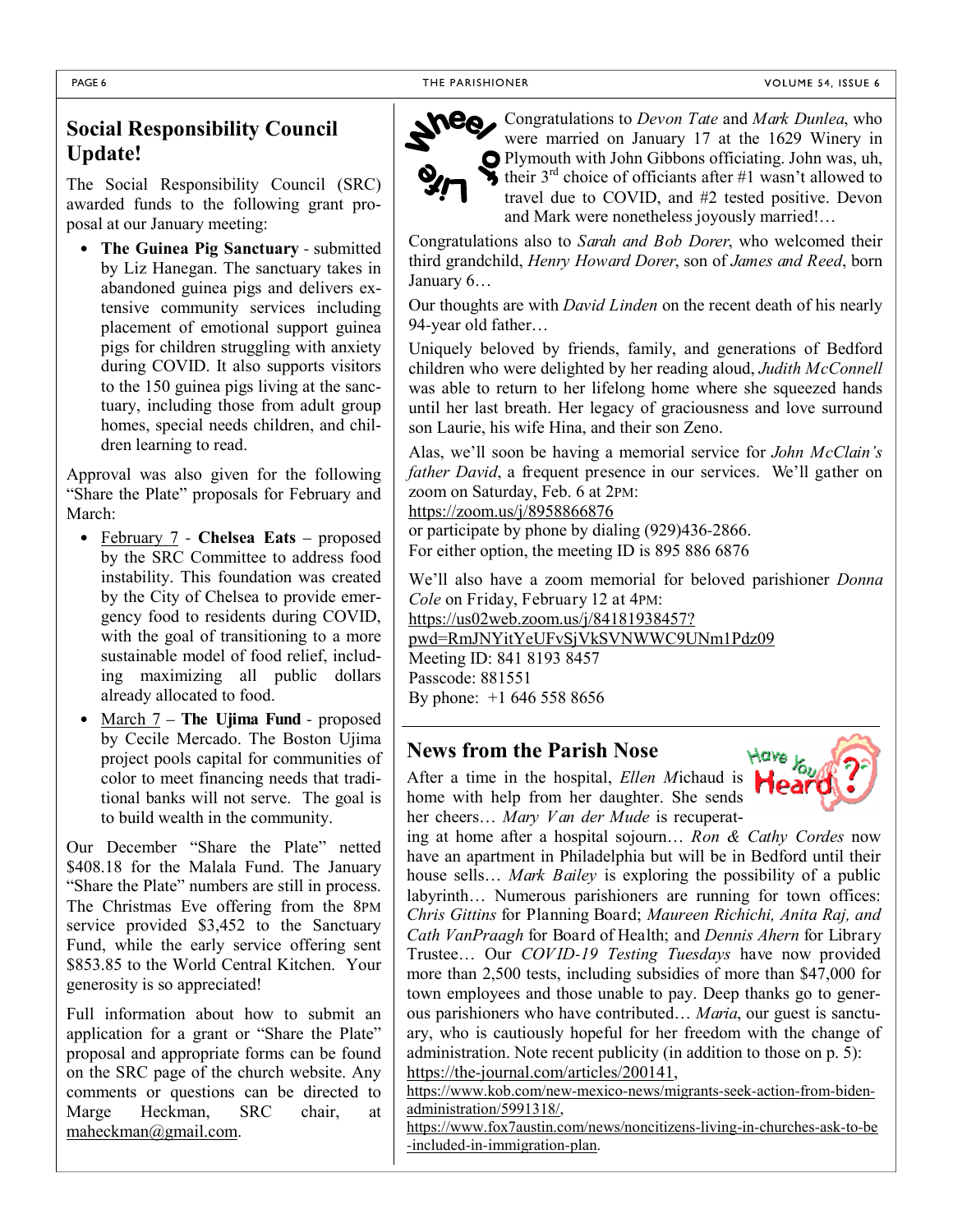### **14 New Members…Wow!**

Now is a time when a lot of churches have been, well... going out of business. It's a hard time to stay connected and it's a hard time for us, too. Thus, we are joyful to welcome the following



new members of First Parish: *Suzanne Paradis, Sanjeev Seereeram, Niti Seereeram, Jihane Lefebvre, Sheila Albrecht. Paul Pelligrini, Ed Schwartz, Sue Baldauf, Dorothy Johnson, Ali Sadeghpour, Rosie Brennan,* and the renewal of membership by *Bill Schulz, Ladi Volicer, and Joyce Simard.* Membership simply says you feel at home here. We are stronger by your presence! We report our membership to the UUA each February and that date has been delayed until 2/17. If you'd like to be included in the "class of 2021" please let us know asap…. With deep appreciation…. —*john*



We are fortunate at First Parish to have a great community with many caring volunteers who can provide assistance to members who need temporary help with shopping or a few homemade meals delivered. If

you or someone you know at First Parish needs temporary assistance, please let us know. The Coordinator for the month of February is Sandy Boczenowski. Reach her by phone: 781-222-4094 or email Sandy at  $sandybox@gmail.com$ . Please make note of the phone number above as it will remain the same every month to reach the current Caring Crew Coordinator.

*Sandy Boczenowski*

### *From the Treasurer* **Stewardship Reminder**



Pledge payments and donations are always needed to carry on the work of the church. You can send a check by mail to:

First Parish Bedford 75 Great Road Bedford MA 01730

or donate electronically using Give Plus. A "Donate with GivePlus" button on the home page of our website (www.uubedford.org) will take you to the page for this. All contributions are gratefully received.

> *Vicki Gaw*, FP Treasurer

# **Plans for February … and Beyond**

Due to continu

ed widespread cases of Covid in Massachusetts, the meetinghouse

remains closed to most activities, including all group meetings. The Leadership Team will re-evaluate regularly, but re-entry is unlikely before spring, if then. Questions about specific activities should be directed to John.



Have you ever wanted to visit Alaska? If so, **Whale-Coast Alaska 2021** is for you! Four Alaska UU congregations invite you to experience our unique environmental and spiritual tour program this summer, when it will be safe to travel again. See Alaska through the eyes of local UUs, with friendly homestays and aweinspiring tour activities. See wildlife, including moose, bears, caribou, whales, bald eagles, sea lions, etc. Visit Denali National Park. Experience Native Alaskan culture. WhaleCoast Alaska is an inspirational way to visit our beautiful state. Complete info at: www.WhaleCoastAK.org. This is a once-in-a-lifetime experience you won't want to miss!

> *David Frey* WhaleCoast Alaska Tour Director www.WhaleCoastAK.org dfrey@whalecoastak.org 907-322-4966

### **Shop to Support First Parish**

When you shop on Amazon.com, IN ASSOCIATION WITH keep in mind that you can benefit **amazon.com** First Parish through your online shopping at no additional cost to



yourself. From the First Parish home page (www.uubedford.org), click on "Shop to support First Parish" under the "Quick Links" on the right side, then click on the Amazon Smile link. First Parish earns a commission on all purchases originated through this link all year round!

You can also go to www.smile.amazon.com and choose "First Parish of Bedford" as the supported charity.

we'<sub>re</sub> **CLOSET**